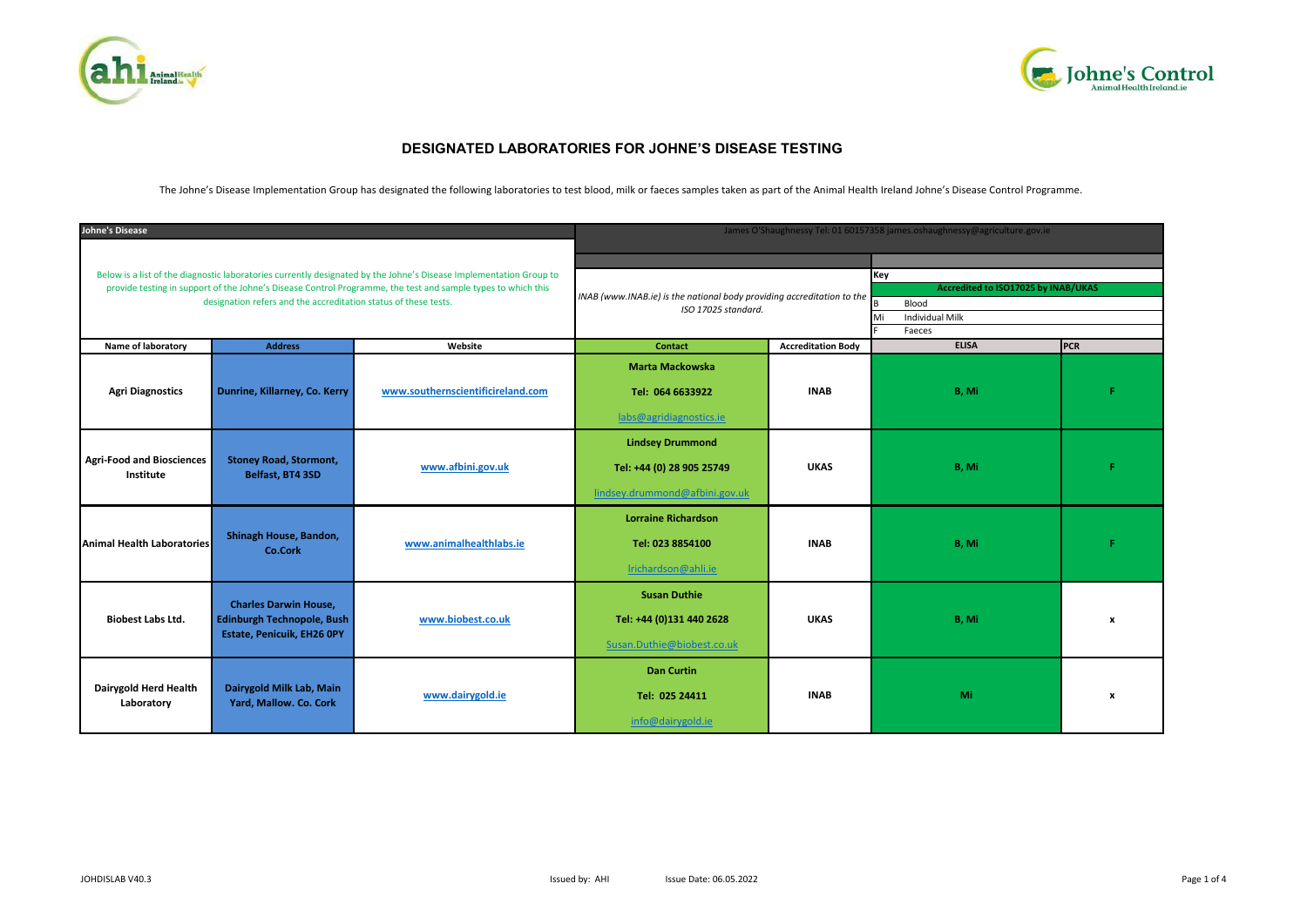



## **DESIGNATED LABORATORIES FOR JOHNE'S DISEASE TESTING**

The Johne's Disease Implementation Group has designated the following laboratories to test blood, milk or faeces samples taken as part of the Animal Health Ireland Johne's Disease Control Programme.

| <b>Johne's Disease</b>                                                                                                                                                                                                                                                                                |                                                                             |                          |                                                                                               |                           | James O'Shaughnessy Tel: 01 60157358 james.oshaughnessy@agriculture.gov.ie                    |                           |  |
|-------------------------------------------------------------------------------------------------------------------------------------------------------------------------------------------------------------------------------------------------------------------------------------------------------|-----------------------------------------------------------------------------|--------------------------|-----------------------------------------------------------------------------------------------|---------------------------|-----------------------------------------------------------------------------------------------|---------------------------|--|
| Below is a list of the diagnostic laboratories currently designated by the Johne's Disease Implementation Group to<br>provide testing in support of the Johne's Disease Control Programme, the test and sample types to which this<br>designation refers and the accreditation status of these tests. |                                                                             |                          | INAB (www.INAB.ie) is the national body providing accreditation to the<br>ISO 17025 standard. |                           | Key<br>Accredited to ISO17025 by INAB/UKAS<br>Blood<br><b>Individual Milk</b><br>Mi<br>Faeces |                           |  |
| Name of laboratory                                                                                                                                                                                                                                                                                    | <b>Address</b>                                                              | Website                  | <b>Contact</b>                                                                                | <b>Accreditation Body</b> | <b>ELISA</b>                                                                                  | PCR                       |  |
| <b>Farm Lab Diagnostics</b>                                                                                                                                                                                                                                                                           | Emlagh, Elphin, Co.<br><b>Roscommon</b>                                     | www.farmlab.ie           | <b>Vanessa Moffatt</b><br>Tel: 071 96 30792<br>info@farmlab.ie                                | <b>INAB</b>               | B, Mi                                                                                         |                           |  |
| <b>FBA laboratories Ltd</b>                                                                                                                                                                                                                                                                           | Carrigeen Industrial Estate,<br>Cappoquin, Co. Waterford.<br><b>Ireland</b> | www.fba-labs.com         | <b>Elaine Langley</b><br>Tel: 058 52861<br>diagnostics@fba-labs.com                           | <b>INAB</b>               | B, Mi                                                                                         |                           |  |
| <b>Independent Milk</b><br>Laboratories                                                                                                                                                                                                                                                               | <b>Shercock Road,</b><br>Bailieborough, Co. Cavan                           | www.imlabs.ie            | <b>Dr. Robert Burns</b><br>Tel: 042 967 5353<br>robertb@imlabs.ie                             | <b>INAB</b>               | B, Mi                                                                                         | Е                         |  |
| <b>Kerry Agribusiness</b><br>Laboratories                                                                                                                                                                                                                                                             | Tralee Road, Listowel, Co.<br><b>Kerry</b>                                  | www.kerryagribusiness.ie | <b>James O'Connell</b><br>Tel: 068 50492<br>james.oconnell@kerry.com                          | <b>INAB</b>               | Mi                                                                                            | $\mathbf{x}$              |  |
| <b>Oldcastle Laboratories</b>                                                                                                                                                                                                                                                                         | Cogan Street, Oldcastle, Co.<br>Meath. Ireland                              | www.oldcastlelabs.ie     | <b>Claire Foley</b><br>Tel: 049 8541160<br>elisa@oldcastlelabs.ie                             | <b>INAB</b>               | B                                                                                             | $\boldsymbol{\mathsf{x}}$ |  |

While every reasonable effort has made to ensure the accuracy of this information at the time of publishing, no representation or guarantee is given, whether by AHI, its employees, subcontractors, agents, distributors or a **is not responsible for the content of external sites.**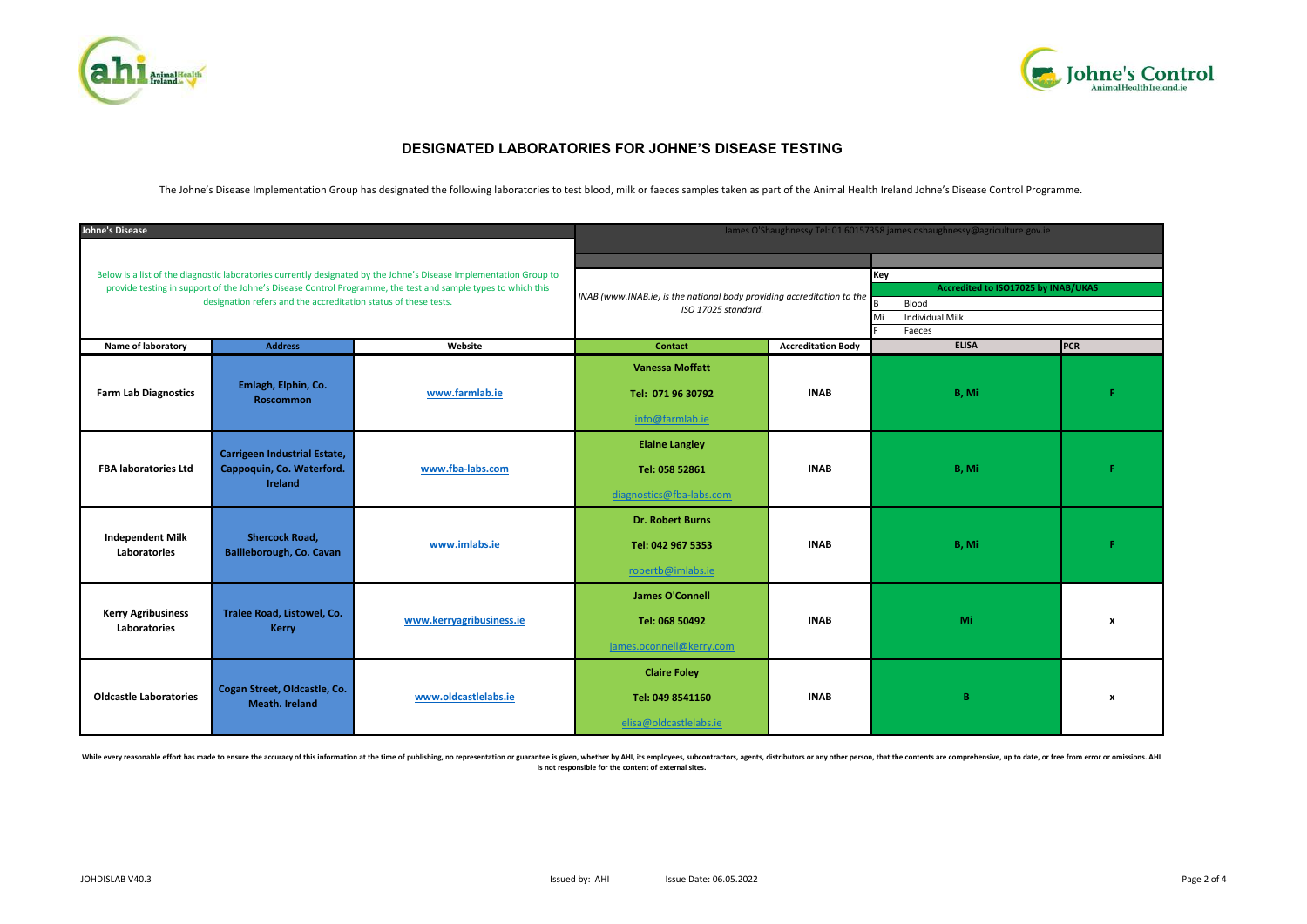



## **DESIGNATED LABORATORIES FOR JOHNE'S DISEASE TESTING**

The Johne's Disease Implementation Group has designated the following laboratories to test blood, milk or faeces samples taken as part of the Animal Health Ireland Johne's Disease Control Programme.

| <b>Johne's Disease</b><br>Below is a list of the diagnostic laboratories currently designated by the Johne's Disease Implementation Group to<br>provide testing in support of the Johne's Disease Control Programme, the test and sample types to which this<br>designation refers and the accreditation status of these tests. |                |         | James O'Shaughnessy Tel: 01 60157358 james.oshaughnessy@agriculture.gov.ie                    |                           |                                     |              |     |  |
|---------------------------------------------------------------------------------------------------------------------------------------------------------------------------------------------------------------------------------------------------------------------------------------------------------------------------------|----------------|---------|-----------------------------------------------------------------------------------------------|---------------------------|-------------------------------------|--------------|-----|--|
|                                                                                                                                                                                                                                                                                                                                 |                |         |                                                                                               |                           |                                     |              |     |  |
|                                                                                                                                                                                                                                                                                                                                 |                |         | INAB (www.INAB.ie) is the national body providing accreditation to the<br>ISO 17025 standard. |                           | Accredited to ISO17025 by INAB/UKAS |              |     |  |
|                                                                                                                                                                                                                                                                                                                                 |                |         |                                                                                               |                           | Blood                               |              |     |  |
|                                                                                                                                                                                                                                                                                                                                 |                |         |                                                                                               |                           | Individual Milk                     |              |     |  |
|                                                                                                                                                                                                                                                                                                                                 |                |         |                                                                                               |                           | Faeces                              |              |     |  |
| Name of laboratory                                                                                                                                                                                                                                                                                                              | <b>Address</b> | Website | <b>Contact</b>                                                                                | <b>Accreditation Body</b> |                                     | <b>ELISA</b> | PCR |  |